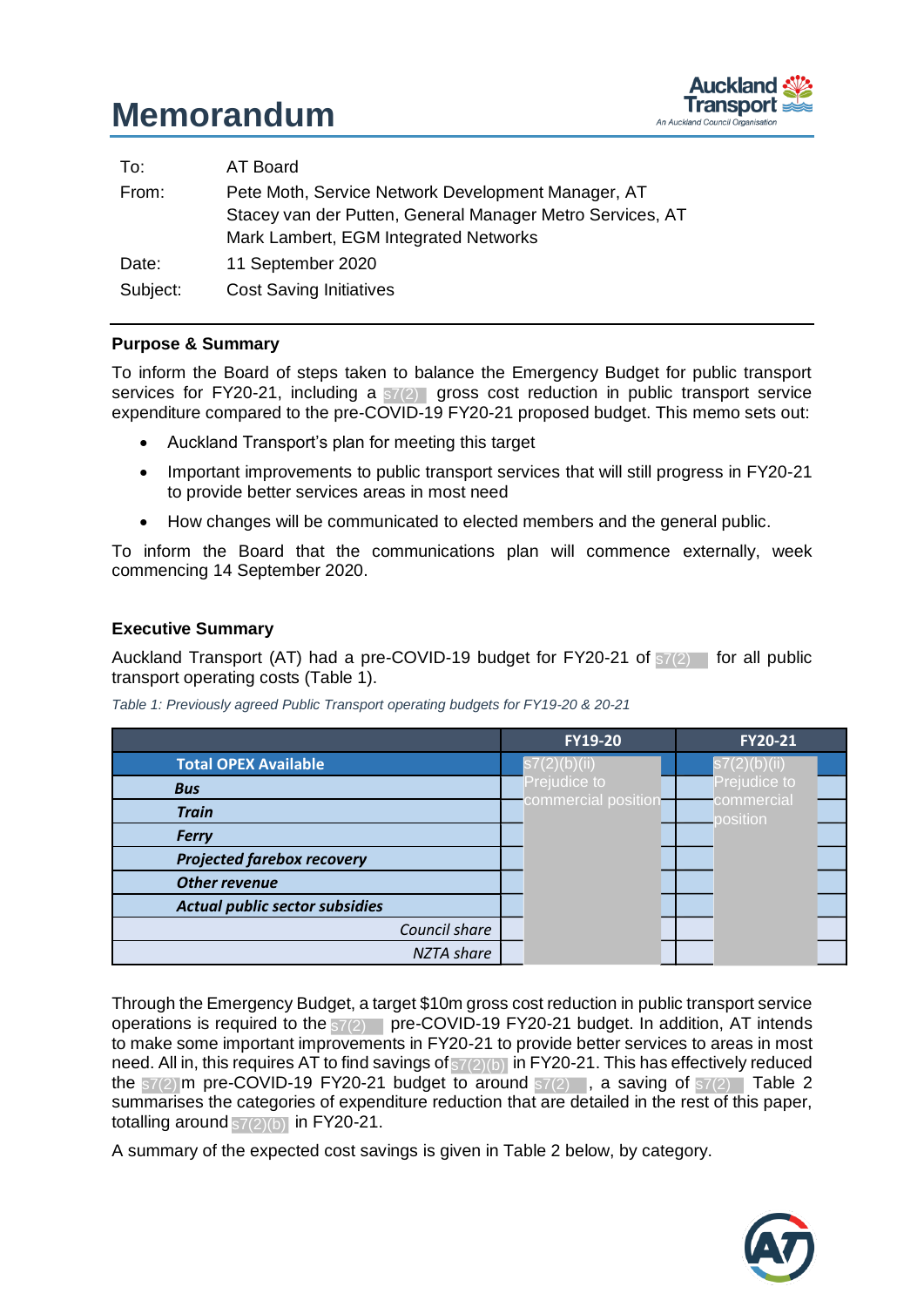

*Table 2: Summary of FY20-21 public transport service expenditure reduction initiatives* 

| Category                                            | <b>FY20-21 expenditure reductions</b> |  |  |  |
|-----------------------------------------------------|---------------------------------------|--|--|--|
| 1. Peak only services                               | s7(2)(b)(ii) <br>Prejudice to         |  |  |  |
| 2. Ferry savings                                    | commercial<br>position                |  |  |  |
| 3. Defer planned improvements                       |                                       |  |  |  |
| 4. Poorly patronised and low value for money routes |                                       |  |  |  |
| 5. Other                                            |                                       |  |  |  |
| Total                                               |                                       |  |  |  |

A number of committed service improvements will be continuing in FY20-21, including:

- City Link: fully electric fleet (12) from February 2021
- Airport Link: fully electric fleet (9) from January 2021
- Waiheke: electric fleet (8) from November 2020
- Hobsonville: additional peak ferry services from January 2021 (as discussed above)
- Route 378: extension into the Karaka Lakes development from January 2021
- Route 355: extension into the new Donegal Park development from January 2021
- Route 171: addition of a Sunday service from January 2021
- Route 64<sup>1</sup>: new frequent route added to mitigate Mt Eden Station closure from July 2020.

### **1. Peak only services**

AT currently operates 24 peak-only bus services across the network, adding around 8% to the capacity of the network at peak times. Together, these services carry over 8,000 passengers per day into the CBD, equating to roughly 1 in 3 of all bus trips into the CBD. These services overlay the all-day connected public transport network, in some cases duplicating service, capacity and resources and are often a hang-over from previous public engagement around implementation of the connected public transport network.

As a consequence of this, AT has identified the services that would contribute to expenditure reductions with least effect on passengers, as alternatives are available albeit some requiring customers to transfer between services. The chart below indicates patronage across all 24 routes, with those carrying fewest passengers highlighted in red.



-

<sup>1</sup> 90% funded by CRL Ltd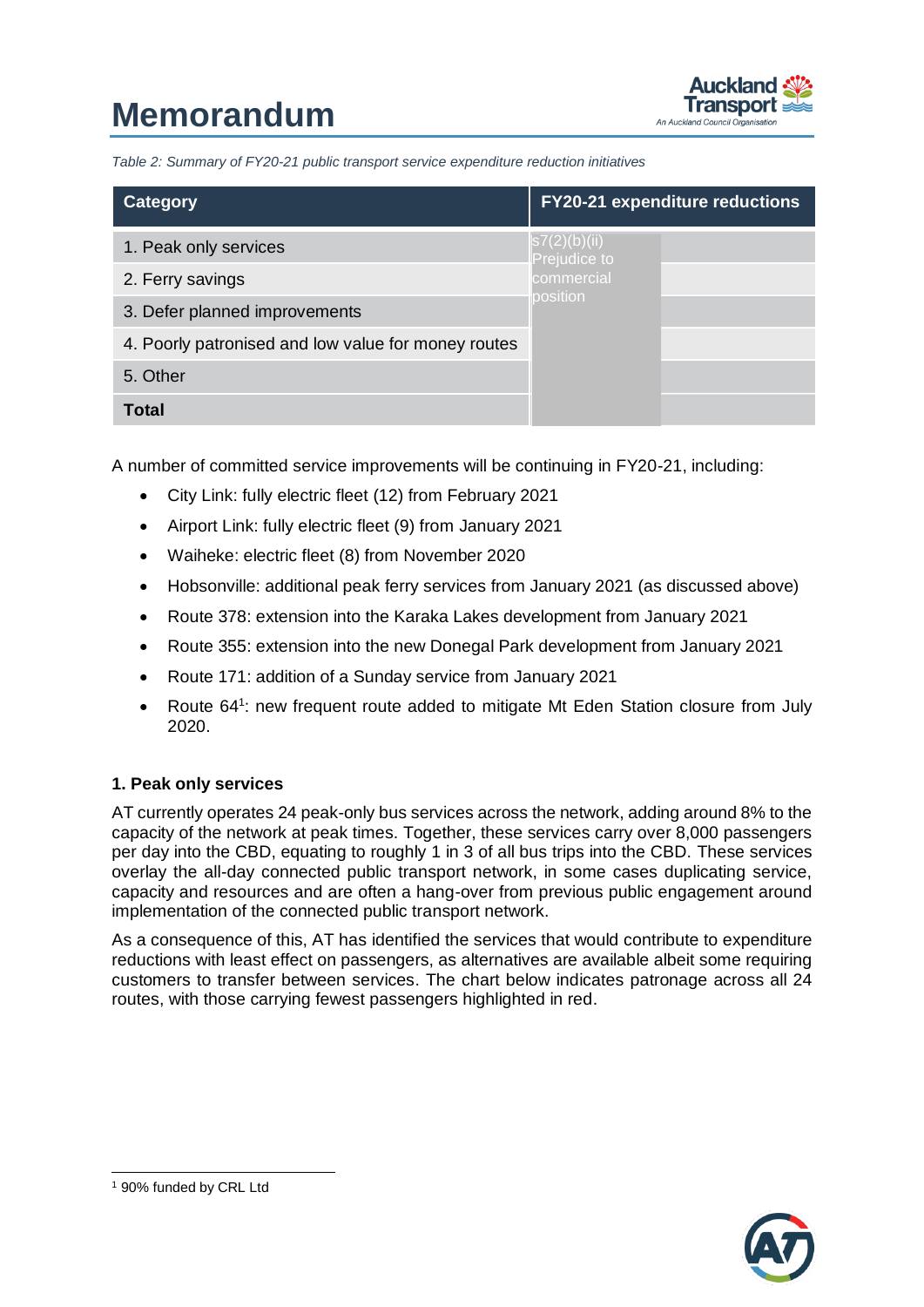



*Figure 1: Daily patronage on AT's 24 peak only bus services* 

The following seven peak-only services will be adjusted (all fall within the lowest patronised services from Figure 1) noting that not all changes involve a complete removal:

- Three routes will be completely removed
- Three routes will be cut back to New Lynn
- One route will be reduced in frequency

|      | Table 5. Proposed peak-only bus service changes |                                         |                                                  |                                          |                                    |                                     |  |  |  |
|------|-------------------------------------------------|-----------------------------------------|--------------------------------------------------|------------------------------------------|------------------------------------|-------------------------------------|--|--|--|
|      | <b>Route Location</b>                           | <b>Details</b>                          | <b>Estimated saving</b><br>(annualised)          | <b>Estimated saving</b><br>$ $ (in-year) | <b>Boardings</b><br>affected / day | <b>Alternative</b><br>lavailable    |  |  |  |
| 842  | Crown Hill to Smales Farm Reduce to 20mins      | (was 10mins)                            | s7(2)(b)(ii) Prejudice to<br>commercial position |                                          | 220                                | 842 (longer wait)                   |  |  |  |
| 890  | Corinthian Drive, Albany                        | Remove                                  |                                                  |                                          | 40                                 | Walk 700m (max)                     |  |  |  |
| 95G  | Glenfield - CBD                                 | Remove                                  |                                                  |                                          | 50                                 | 95 (frequent)                       |  |  |  |
| 97V  | Verrans Corner – CBD                            | Remove                                  |                                                  |                                          | 210                                | 97 (frequent)                       |  |  |  |
| 171x | Laingholm - CBD express                         | Cut back to New Lynn<br>land run as 171 |                                                  |                                          | 150                                | 171 to New Lynn,<br>transfer to CBD |  |  |  |
| 172x | Titirangi - CBD express                         | Cut back to New Lynn<br>land run as 172 |                                                  |                                          | 150                                | 172 to New Lynn,<br>transfer to CBD |  |  |  |
| 151x | Glen Eden - CBD express                         | Cut back to New Lynn<br>land run as 151 |                                                  |                                          | 270                                | 151 to New Lynn,<br>transfer to CBD |  |  |  |

*Table 3: Proposed peak-only bus service changes* 

All in, around 1,000 boardings per day are like to be affected, with the vast majority of passengers having good alternatives. All changes are to go live in January 2021. These changes are expected to save around  $s7(2)$  in FY20-21.

## **2. Ferry changes**

AT are proposing two changes to ferry operations, both to go live in January 2021. oher

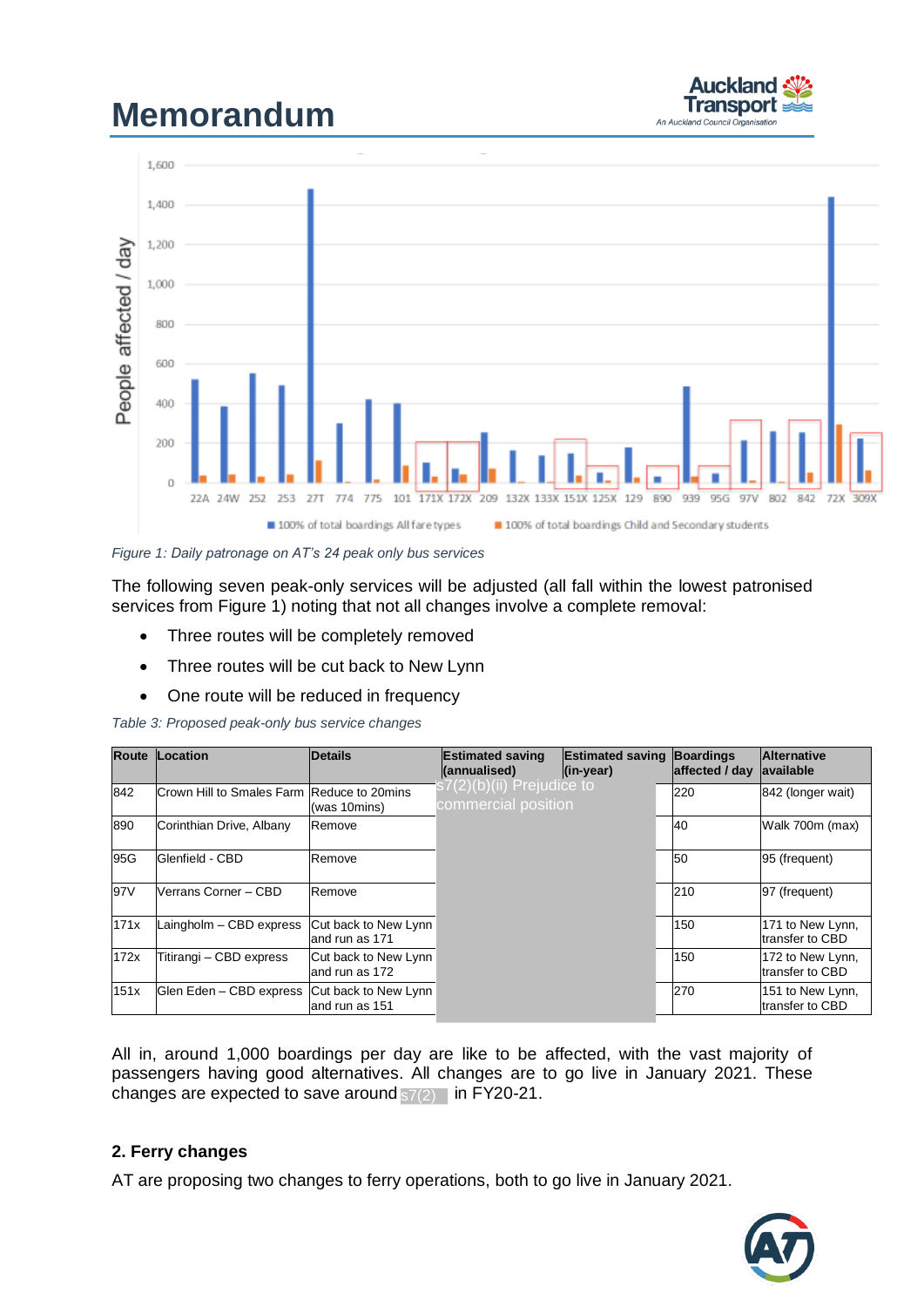

*Stanley Bay removal and Hobsonville increase*: *remove the Stanley Bay ferry (currently a peak-only service) and repurpose as additional Hobsonville services (on a no net cost increase basis):*

- Stanley Bay has lowest patronage of any inner harbour route (around 200 / day)
- Devonport Peninsula is served by two other ferry routes and several bus routes (see Figure 2)
- Stanley Bay ferry use fell by around 1% between 2018 and 2019 (prior to COVID-19 patronage impacts)
- Hobsonville service frequently leaves passengers behind
- Hobsonville ferry use *increased* by 56% between 2018 and 2019. Further growth is expected as the new development grows, and the current service has insufficient capacity at peak times with funding and ferry resources otherwise unavailable to address customer demand.



*Figure 2: Ferry routes serving Devonport Peninsula, including Stanley Bay*

With this change, four additional Hobsonville services would be added at peak times, providing much needed capacity for passengers, as follows:

- Current: three trips AM, five trips PM
- Proposed: five trips AM, seven trips PM

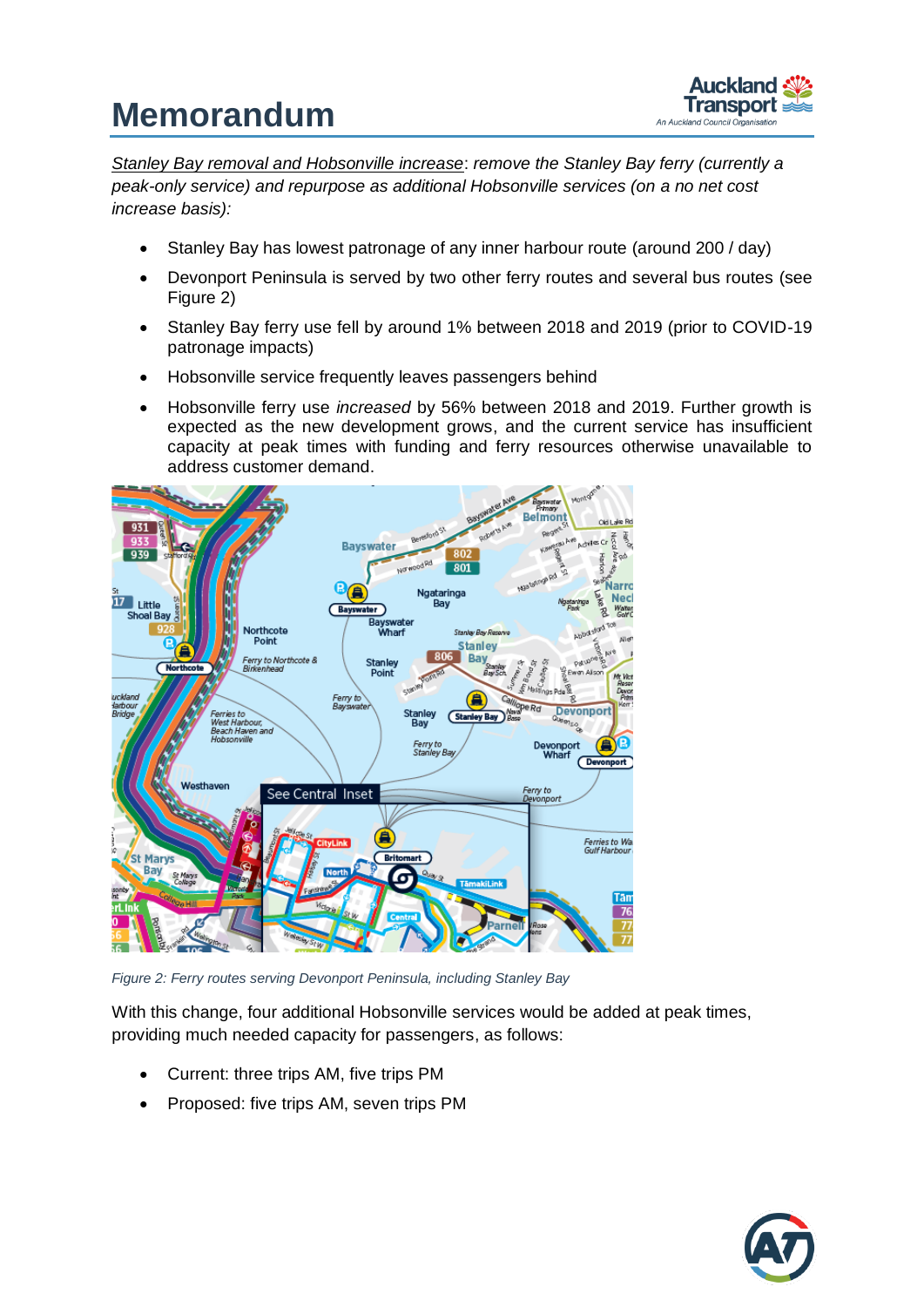

*Birkenhead reduction: Reduce Birkenhead service from 30 to 40 minutes (linked to Northcote Point)* 

- In order to serve the refurbished Northcote Point (due to be completed December 2020 / January 2021), an additional stop at Northcote Point is required to be included on the Birkenhead service
- Dropping the Birkenhead frequency to 40 minutes will allow for this additional stop plus reduced OPEX, whilst meeting passenger demand
- The 40minute frequency will improve reliability and punctuality on this service, as changes to health & safety requirements and enforced Harbour speed management have extended runtimes on the service for when the Northcote Point stop is included.

This proposal is expected to save  $s7(2)(b)$  in FY20-21.

It should be noted that Fullers have indicated that the peak frequency on the Devonport ferry will reduce from every 15 minutes to every 20 minutes in January 2021. However, this is an exempt service, operated fully commercially, therefore not contributing to cost savings. AT will be adjusting connecting bus service schedules to reflect this change. e indicate

### **3. Deferred improvements**

AT had previously planned a range of service improvements in FY20-21, to the value of around  $s7(2)$  (see Table 1). A lot of this is already committed and cannot be undone. However, AT has identified around  $s7(2)$  of savings made possible by deferring previously planned (uncommitted) improvements. dice dice die the control of the control of the control of the control of the control of the control of the control of the control of the control of the control of the control of the control of the control of the control o nts.

| <b>Route</b>                                     | <b>Details</b>                                                                                                              | <b>Estimated saving</b><br>(annualised)    | Saving<br><b>commences</b> | <b>Estimated saving</b><br>$\langle$ in-year)          |  |
|--------------------------------------------------|-----------------------------------------------------------------------------------------------------------------------------|--------------------------------------------|----------------------------|--------------------------------------------------------|--|
| West Harbour Ferry<br>Pine Harbour Ferry         | Defer committed improved<br>services on shoulder-peak for<br>peak capacity management until<br>January 2021 (was July 2020) | s7(2)(b)(ii)<br>Prejudice to<br>commercial | <b>Jul-20</b>              | s7(2)(b)(ii)<br>Prejudice to<br>commercial<br>position |  |
| <b>West Harbour Ferry</b><br>Half Moon Bay Ferry | Remove previously budgeted<br>improvements on inter-peak and<br>evening                                                     | position                                   | <b>Jul-20</b>              |                                                        |  |
| Route 36 (Manukau<br>to Onehunga)                | Delay implementation of 36 to<br><b>July 2021</b>                                                                           |                                            | Jan-21                     |                                                        |  |
| kms                                              | Train: reduced track Capacity increase planned no<br>longer required this FY                                                |                                            | <b>Jul-20</b>              |                                                        |  |
| <b>Bus Capacity</b><br><i>improvements</i>       | Previously planned capacity work<br>which can safely be deferred<br>until peak demand returns                               |                                            | <b>Jul-20</b>              |                                                        |  |
| Indexation savings                               | Lower indexation rates forecast<br>in budget due to lower<br>inflationary pressures                                         |                                            | <b>Jul-20</b>              |                                                        |  |

Table 4: improvements previously planned for FY20-21 that will be deferred to FY21-22 comm

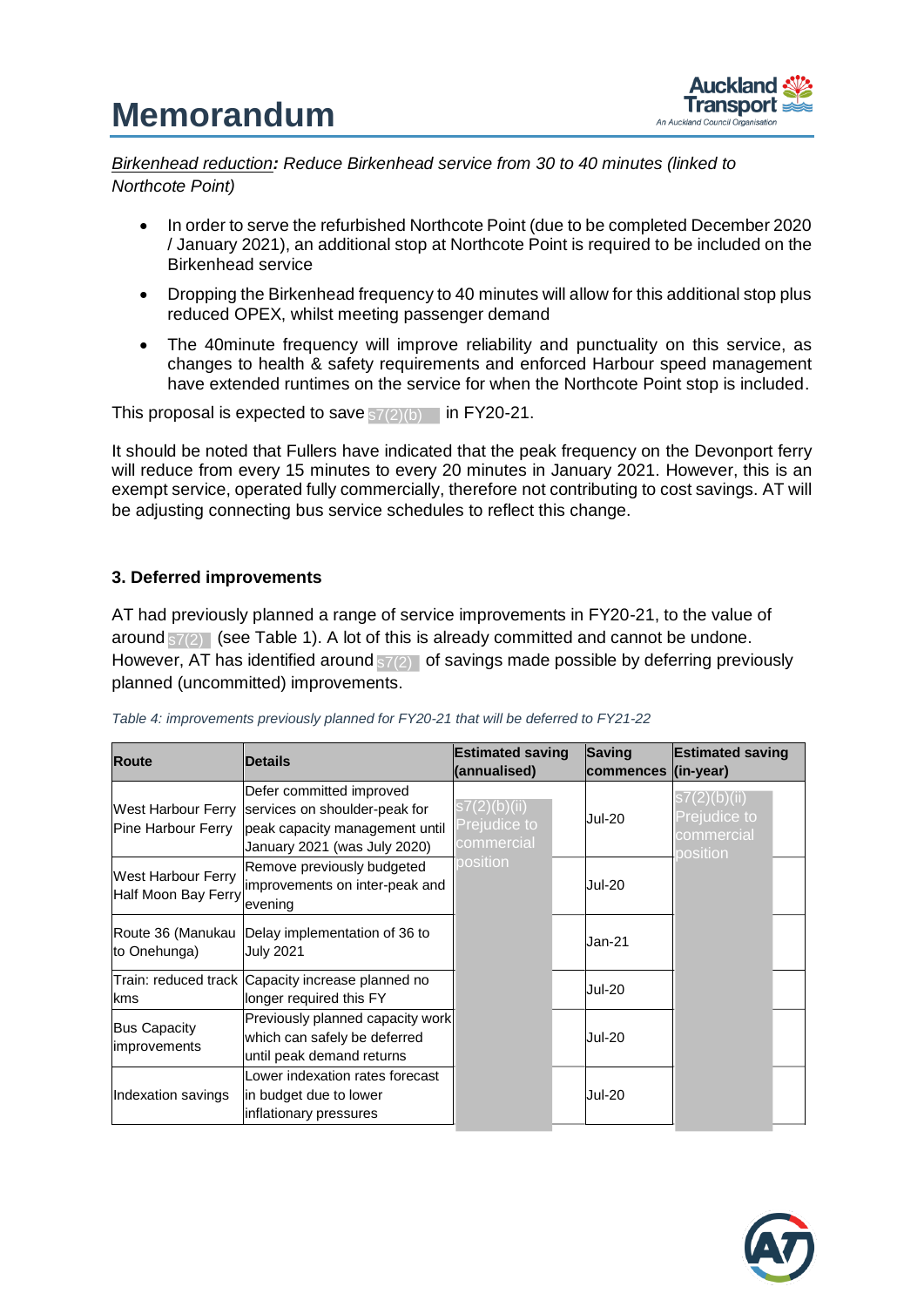

In total, deferring improvements is expected to save around  $s7(2)(b)$  in FY20-21. These improvements would instead go ahead from in FY21-22, subject to budget allowance.

### **4. Poorly patronised and low value for money routes**

AT has taken the chance to rationalise portions of the network by cutting back on routes that are not meeting patronage targets and offer low value for money for public spend. Social service provision is taken into account during this assessment to ensure services are not removed that would create an access equity imbalance. These are typically changes that AT were looking to make prior to COVID-19 as part of our annual value for money review of low patronised services.

Note that all changes would go live in January 2021 with one exception - Route 714 which will be replaced with a school bus in time for school Term 4 2020<sup>2</sup>.

| <b>Route</b>   | <b>Detail</b>                                     | <b>Estimated saving</b><br>(annualised) | <b>Go Live</b> | Assumed Estimated<br>saving (in-year) day | <b>Boardings per Alternative</b> | <b>lavailable</b>                                   |
|----------------|---------------------------------------------------|-----------------------------------------|----------------|-------------------------------------------|----------------------------------|-----------------------------------------------------|
| 987<br>(trial) | Remove Arkles Bay trial<br>service                | (Z)(D)(II)<br>Prejudice to              | Jan-21         | s7(2)(b)(ii),<br>Prejudice to             | 5                                | Walk 700m uphill                                    |
| 714<br>(trial) | Remove trial route and<br>replace with school bus | commercial<br>position                  | $Oct-20$       | commercial<br>position                    | 603                              | School bus or 400m<br>walk to 712                   |
| 114            | Remove Herald Island<br>loop                      |                                         | Jan-21         |                                           | 6 (on affected<br>section)       | School bus or<br>1.25km walk                        |
| 50A            | Remove Ostend loop                                |                                         | Jan-21         |                                           | 3 (on affected<br>section)       | 400m additional<br>walk to frequent<br>route        |
| 313            | Curtail 313 service to<br>Mangere                 |                                         | Jan-21         |                                           | section)                         | 35 (on affected New 38 route. 700m<br>walk for some |

#### *Table 5: Poor performing routes to be cut back*

All in, around 80 passengers a day will be affected by these changes (accounting for a school bus replacing the 714 route). These changes are expected to save around  $s7(2)$  in FY20-21.

### **5. Other cost savings**

-

Other cost savings have been identified as follows:

| Table 6: Other cost savings identified for FY20-21 |  |
|----------------------------------------------------|--|
|----------------------------------------------------|--|

| <b>Theme</b>                                          | <b>Route</b>    | <b>Estimated saving Assumed Go Live Estimated saving</b><br>(annualised) |               | $\mathsf{lin}\text{-}\mathsf{vear}$ |
|-------------------------------------------------------|-----------------|--------------------------------------------------------------------------|---------------|-------------------------------------|
| Run time savings                                      | Various         | 67(2)                                                                    | Jan-21        |                                     |
| Transdev Auckland (TDAK) training cost saving Various |                 |                                                                          | <b>Jul-20</b> |                                     |
| Reduce frequency and repurpose resource               | N <sub>X1</sub> | <b>TBC</b>                                                               | Jan-21        | ITBC                                |

com

Together, these items are expected to save around  $\frac{1}{\mathsf{S7}(2)}$ 



 $2$  Communication for this route change is already underway with the affected schools and Local Board being made aware Lo  $\mathsf{r}\mathsf{w}$ 'ay wit

being made aware<br><sup>3</sup> Note that >50% of passengers are travelling at school start / end times / e positime<br>Positions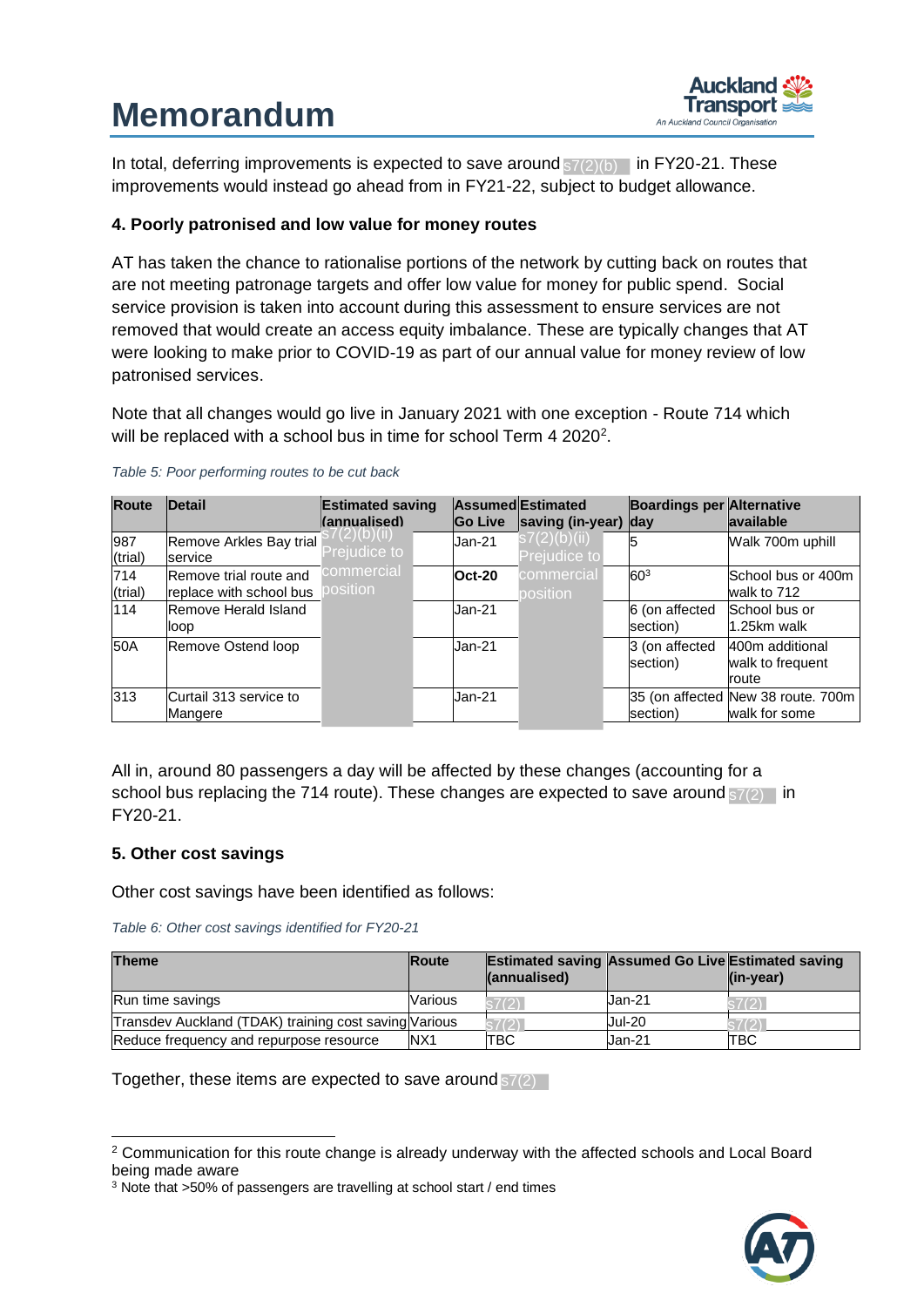

### **Service Improvements**

As mentioned above, AT are taking the chance to introduce some important network changes, some of which are off the back of other COVID-19-related changes, where resources have been repurposed to better suit the needs of the public transport network. A summary of these is listed below:

- City Link: fully electric fleet (12) from February 2021
- Airport Link: fully electric fleet (9) from January 2021
- Waiheke: electric fleet (8) from November 2020
- Hobsonville: additional peak ferry services from January 2021 (as discussed above)
- Route 378: extension into the Karaka Lakes development from January 2021
- Route 355: extension into the new Donegal Park development from January 2021
- 171: addition of a Sunday service from January 2021
- Route 64<sup>4</sup>: new frequent route added to mitigate Mt Eden closure from July 2020

Any communication of changes will focus on improvements as well as service reductions. AT will be adding substantially to its electric bus fleet (29 more vehicles), improving access across the region, serving new development areas, and adding capacity where required (e.g. additional Hobsonville peak services). In addition, AT are taking the chance to improve connections between services as timetables are amended, improving customer satisfaction.

### **Risks**

A number of risks have been identified as listed below:

| <b>Risk</b>                                                | <b>Description</b>                                                                                                                                                                 | <b>Mitigation</b>                                                                                                              |
|------------------------------------------------------------|------------------------------------------------------------------------------------------------------------------------------------------------------------------------------------|--------------------------------------------------------------------------------------------------------------------------------|
| <b>Western Express</b><br>removal                          | Passengers will lose a single seat journey and have to<br>transfer at New Lynn. This may be exacerbated if track defect<br>issues continue on the Western Line beyond January 2021 | Highlight options at New Lynn, train and<br>frequent buses. Kiwirail have been asked<br>to prioritise work on the Western Line |
| Stanley Bay ferry<br>removal                               | Passengers will lose direct service to Downtown                                                                                                                                    | Publicise good alternatives, being<br>Devonport ferry plus local bus 806                                                       |
| Route 114 Herald<br>Island removal                         | Passengers without access to car will be left without a public<br>transport service. Herald Island Residents & Ratepayers<br>Association have already been informed                | Early engagement and understand<br>specific issues. School bus on Herald<br>Island will continue to operate                    |
| Ostend Loop,<br>Waiheke                                    | Petition has already been submitted to AT Board. WLB voted<br>against AT proposal to remove service                                                                                | Highlight the short walk to frequent<br>network and benefits to users                                                          |
| Airport services<br>delivered in stages.<br>route 36 delay | Initial plan was to deliver all airport service changes in<br>January 2021. This will now be staged over 6 months                                                                  | Puhinui station opening                                                                                                        |
| Removal of routes<br>95G and 97V                           | Less peak trips on Onewa Rd, a major bus corridor                                                                                                                                  | Reallocation of double-decker buses to<br>improve capacity on remaining routes                                                 |
| Lockdown 2 effects                                         | Risk that AT Metro need to find additional costs savings<br>linked to second wave of COVID-19                                                                                      | Further cost savings can be identified<br>with operators                                                                       |
| Election delays and<br>communication                       | AT will need to communicate changes to public in advance of<br>election                                                                                                            | Inform MPs and elected members in<br>advance of public announcements                                                           |
| Overall political risk                                     | Risk that AT is seen to be cutting public transport services.<br>making it less attractive                                                                                         | Highlight minimal impacts to public<br>transport users and emphasise<br>improvements                                           |

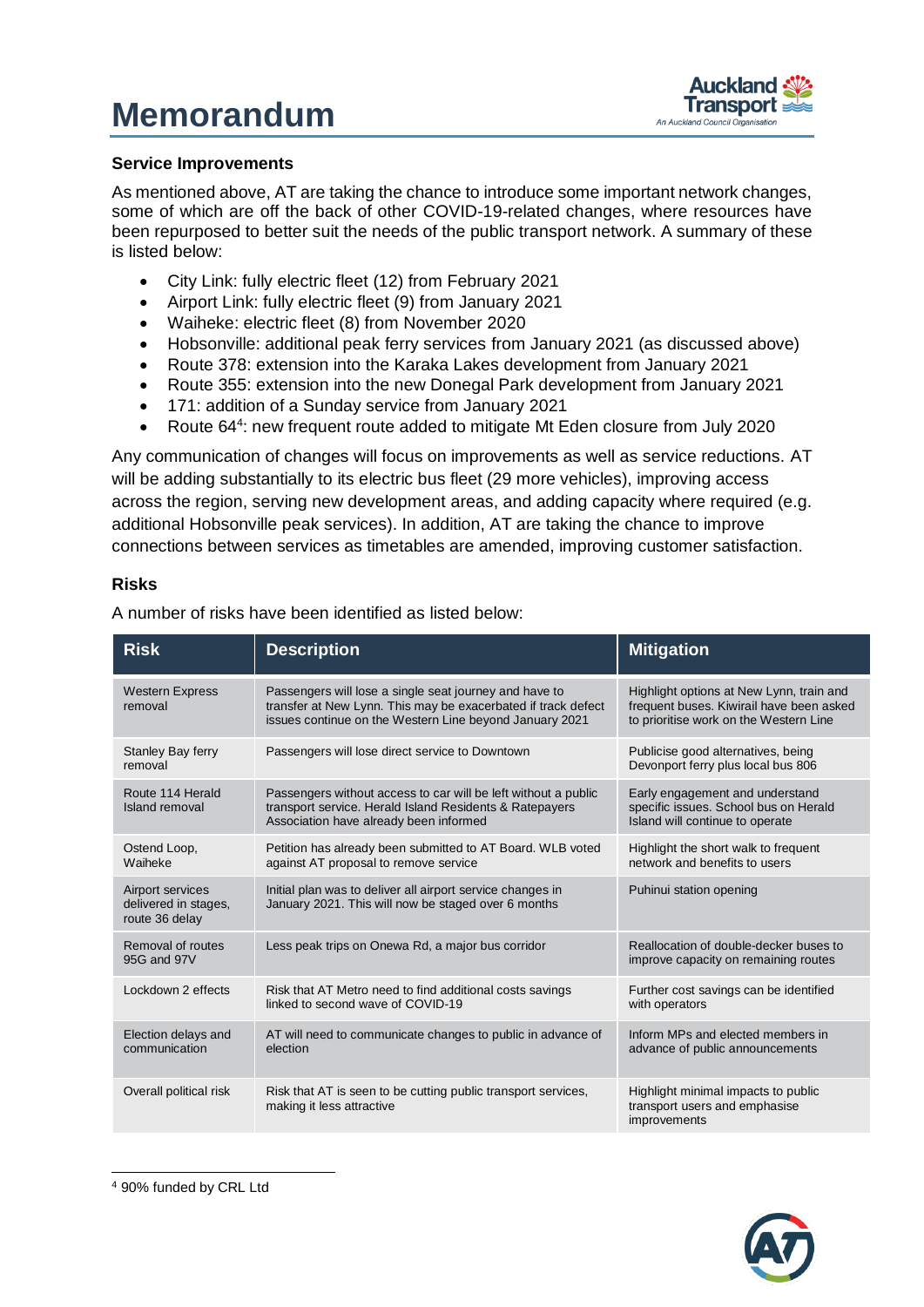

## **Communications & Engagement**

This project requires clear and straightforward communication of the changes together with a positive emphasis on the additional services.

| <b>Target Audience</b>                                                                                                                          | <b>Key Messages</b>                                                                                                                                                                                                                                                                                                                                                                                                                                                                                                                                                                                                                                      | <b>Channel</b>                                                                                                                                                                                                                                                                                                   | <b>Timing</b>                                                                                                                                                                                       |
|-------------------------------------------------------------------------------------------------------------------------------------------------|----------------------------------------------------------------------------------------------------------------------------------------------------------------------------------------------------------------------------------------------------------------------------------------------------------------------------------------------------------------------------------------------------------------------------------------------------------------------------------------------------------------------------------------------------------------------------------------------------------------------------------------------------------|------------------------------------------------------------------------------------------------------------------------------------------------------------------------------------------------------------------------------------------------------------------------------------------------------------------|-----------------------------------------------------------------------------------------------------------------------------------------------------------------------------------------------------|
| <b>Elected Members</b><br>Local Boards<br>$\bullet$<br>Councillors<br>Mayor's<br>Office                                                         | Impact of COVID-19 and the recognition that<br>changes need to be made<br>Careful review of operations in order to make<br>reasonable savings, making our operations more<br>efficient, removing duplication, and improving<br>value for public funds<br>Service improvements will continue including a<br>significant investment in electric buses<br>A recognition that changes are not confined to<br>one board or local area<br>A customer focused approach with clear<br>understanding on those impacted and their<br>alternatives. Minimising customer impacts<br>An opportunity to add value by introducing new<br>services where there is demand | Written briefing given to each<br>local board and councillors, with<br>the option of a face to face<br>meeting to discuss.<br>Follow up presentations to local<br>boards led by the AT<br><b>Communications Team</b><br>Mayor's Office will receive all<br>material that goes to councillors<br>and local boards | 14 September                                                                                                                                                                                        |
| Lobby Groups e.g.<br>Greater Auckland,<br>BIDs, local media                                                                                     | As for elected members                                                                                                                                                                                                                                                                                                                                                                                                                                                                                                                                                                                                                                   | Written briefing shortly before<br>media announcement                                                                                                                                                                                                                                                            | 15 September                                                                                                                                                                                        |
| Media announcement                                                                                                                              | "AT are making some changes to the public<br>transport network to better suit your needs. This<br>involves removal of some duplicative and poor<br>performing services. However, these changes will<br>result in more electric buses, better connectivity,<br>services to new developments and increased<br>capacity on key routes such as Hobsonville ferry."                                                                                                                                                                                                                                                                                           | Media release published on<br>Twitter, Facebook, LinkedIn and<br>Council's website OurAuckland<br>Also will be sent out to all major<br>publications                                                                                                                                                             | 16 Sept                                                                                                                                                                                             |
| Directly Impacted<br><b>Customers</b><br>Frequent<br>users<br>Occasional<br>$\bullet$<br><b>Users</b><br>School<br>$\bullet$<br><b>Students</b> | Clear, plain language detail on what's changing<br>and why<br>Alternatives available to you<br>Where to get more information - detailed web<br>landing page. Where and by mode of transport                                                                                                                                                                                                                                                                                                                                                                                                                                                              | Email to those customers we<br>have details for<br>Dedicated Web Page<br>AT Mobile message<br>Social Media; own and paid<br><b>Local Newspapers</b><br>Signage at facilities and on<br>routes - localised<br>Unaddressed mailers (subject to<br>budget)                                                          | Progressive<br>rollout of<br>messaging<br>commencing 21<br><b>September</b><br>Initial launch,<br>mid-point<br>reminders and<br>fortnight prior to<br>the change<br>Radio reminder<br>early January |
| The wider community                                                                                                                             | Broader messaging using the AT marketing<br>strategy but still geographically targeted to be<br>relevant to the broader market.<br>Delivering a connected network to enable<br>customers to travel easily across Auckland<br>Repurposing <b>capacity</b> to where it is needed<br>Serving new greenfield developments with<br>sustainable transport options<br>Working in a sustainable way and always looking<br>to improve e.g. adding to our electric fleet                                                                                                                                                                                           | Media plan as recommended by<br>our agency for this project but<br>also messaging through the<br>'Always on' media plan.                                                                                                                                                                                         | November 2020                                                                                                                                                                                       |

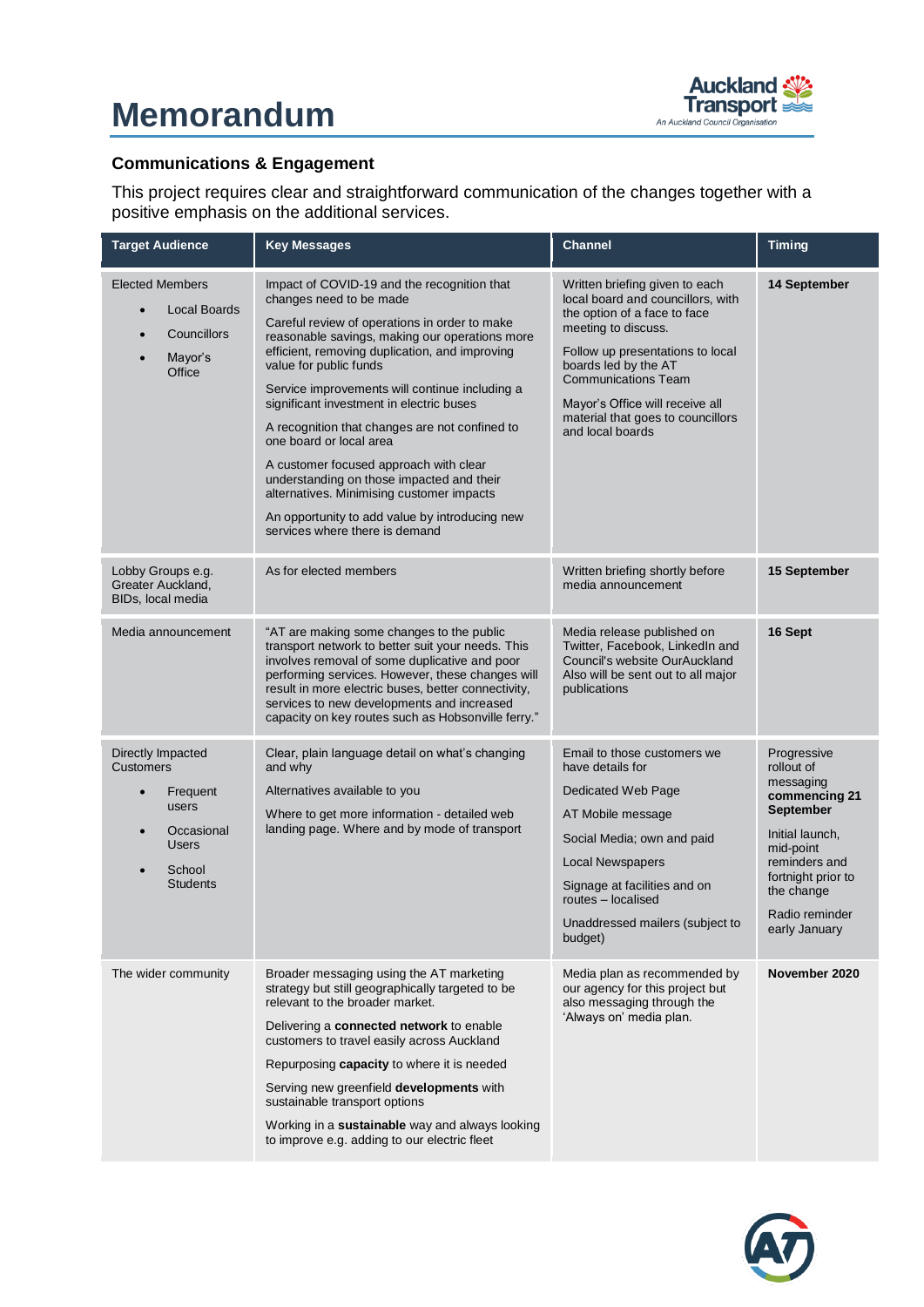

|                                    | <b>Memorandum</b><br>$\frac{1}{2}$<br>An Auckland Council Organisation |                                     |                  |              |         |                      |                |                         |                  |                      |                              |                |                             |                                     |
|------------------------------------|------------------------------------------------------------------------|-------------------------------------|------------------|--------------|---------|----------------------|----------------|-------------------------|------------------|----------------------|------------------------------|----------------|-----------------------------|-------------------------------------|
|                                    |                                                                        | 27-Aug                              |                  | 7-Sep 14-Sep | 16-Sep  | 28-Sep               | 10-Oct         | 12-Oct                  | 17-Oct           | 18-Oct Nov           |                              | Dec            | 18-Dec                      | 24-Jan                              |
| <b>East Auckland</b>               |                                                                        |                                     |                  |              |         |                      |                |                         |                  |                      |                              |                |                             |                                     |
| 714/424                            | Remove 714, **NEW**<br>school bus                                      | <i>inform</i><br>and schools public | $EM$ inform      | promote      |         |                      | remove 71      | <i>implement</i><br>424 |                  |                      |                              |                |                             |                                     |
| <b>West Auckland</b>               |                                                                        |                                     |                  |              |         |                      |                |                         |                  |                      |                              |                |                             |                                     |
| 114/Herald Island                  | Remove from Herald<br>Island                                           |                                     | inform<br>public |              |         | <mark>promote</mark> | <i>promote</i> | promote                 |                  | promote              | promote                      | promote        | <mark>promote</mark>        | Change route                        |
| Stanley Bay / Hobsonville<br>ferry | Cease Stanley Bay<br>service, **NEW**<br>Hobsonville services          |                                     |                  | inform EM    |         |                      |                | promote                 |                  | <mark>promote</mark> | promote                      | promote        | Stanley Bay<br>Service ends | aunch new<br>Hobsonville<br>service |
| 171X/172X/151X                     | Express services to<br>terminate at New Lynn                           |                                     |                  | inform EM    |         |                      |                |                         |                  | promote              | promote                      | promote        |                             | Change routes                       |
| 171                                | **NEW** Sunday<br>service                                              |                                     |                  | inform EM    |         |                      |                |                         |                  | promote              | promote                      | promote        |                             | Launch service                      |
| North Auckland                     |                                                                        |                                     |                  |              |         |                      |                |                         |                  |                      |                              |                |                             |                                     |
| 890                                | Remove                                                                 |                                     |                  | inform EM    |         |                      |                |                         |                  | <mark>promote</mark> | promote                      | promote        |                             | Remove route                        |
| 842                                | Reduce                                                                 |                                     |                  | inform EM    |         |                      |                |                         |                  | <mark>promote</mark> | promote                      | promote        |                             | Remove route                        |
| 95G/97V                            | Remove                                                                 |                                     |                  | inform EM    |         |                      |                |                         |                  | <mark>promote</mark> | promote                      | promote        |                             | Remove routes                       |
| 987                                | Remove                                                                 |                                     |                  | inform EM    | release |                      |                |                         | General election | <mark>promote</mark> | promote                      | <i>promote</i> |                             | Change route                        |
| Waiheke Island                     |                                                                        |                                     |                  |              | Media   |                      |                |                         |                  |                      |                              |                |                             |                                     |
| 50A (Waiheke)                      | Remove Ostend loop                                                     |                                     |                  | inform EM    |         |                      |                |                         |                  | <mark>promote</mark> | promote                      | promote        |                             | Change route                        |
| <b>Electric fleet</b>              | 8 no. electric buses on<br>Waiheke                                     |                                     |                  | inform EM    |         |                      |                | promote                 |                  | <mark>promote</mark> | <b>New electric</b><br>buses |                |                             |                                     |
| South Auckland                     |                                                                        |                                     |                  |              |         |                      |                |                         |                  |                      |                              |                |                             |                                     |
| 313                                | Shorten                                                                |                                     |                  | inform EM    |         |                      |                |                         |                  | promote              | promote                      | promote        |                             | Change route                        |
| <b>Airport Link</b>                | **NEW ROUTE**                                                          |                                     |                  | inform EM    |         |                      |                |                         |                  | <mark>promote</mark> | promote                      | promote        |                             | Launch<br>new<br>service            |
| 38                                 | Change route from 380<br>to 38 and divert to serve<br>Mountain Road    |                                     |                  | inform EM    |         |                      |                |                         |                  | promote              | promote                      | promote        |                             | Change route                        |
| 355                                | **DIVERT ROUTE** to<br>serve new development                           |                                     |                  | inform EM    |         |                      |                |                         |                  | promote              | promote                      | promote        |                             | Change route                        |
| 378                                | **EXTEND ROUTE** to<br>serve new development                           |                                     |                  | inform EM    |         |                      |                |                         |                  | promote              | promote                      | promote        |                             | Change route                        |
|                                    | Other relevant engagement                                              |                                     |                  |              |         |                      |                |                         |                  |                      |                              |                |                             |                                     |
| Devonport consultation             |                                                                        |                                     |                  | inform EM    |         | <b>Begins</b>        | promote        |                         |                  | <b>Ends</b>          |                              |                |                             | <b>Potential</b><br>changes         |